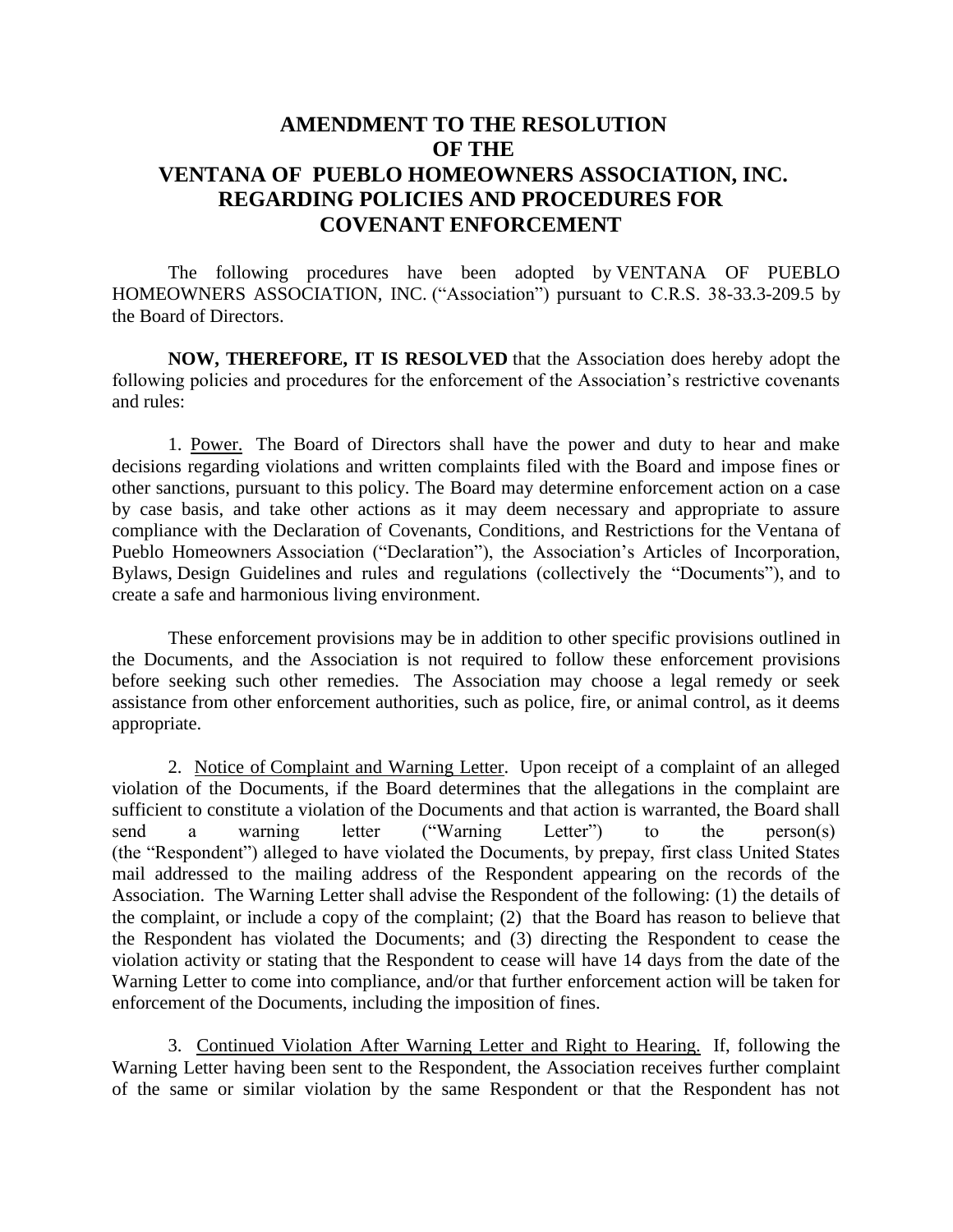corrected the violations by the same Respondent or that the Respondent has not corrected the violation within the time permitted, the Association shall send a second notice to the Respondent, by prepaid, first call United States mail addressed to the mailing address of the Respondent appearing on the records of the Association. The notice shall advise the Respondent of the following: (1) the details of the complaint, or include a copy of the complaint; (2) the action that may be taken; (3) his or her right to be heard at a meeting of the Board which is at least ten (10) days after the date of the notice; (4) the date on which the hearing will be scheduled; and (5) The Board's right, at its discretion, to make its determination of the allegations contained in the Complaint, if the Respondent fails to appear at the specified date and time or otherwise respond the Complaint.

4. Hearing. Each hearing shall be held at the scheduled time, place and date, unless the Respondent has failed to respond or appear at the hearing. The Board may grant continuances for good cause. The Board may: (a) exercise its discretion as to the specific manner in which a hearing shall be conducted; (b) questions witnesses and review evidence; and (c) act as it may deem appropriate or desirable to permit it to reach a just decision. Neither the Complainant nor the Respondent must be attendance at the hearing, but both are encouraged to attend. Any party may elect not to present evidence at the hearing. Any decision by the Board shall be fair and reasonable taking into consideration all of the relevant facts and circumstances. Each hearing shall be open to attendance by all Members of the Association.

5. Decision. If the Respondent does not appear but a written response is filed, the Board may render its decision based on the information contained in the Complaint and the written response, considering all of the relevant facts and circumstances. If neither an appearance nor a written response is made, the Board need not conduct a hearing or make any further findings except that it may determine that the Respondent's failure to appear or respond constitutes a waiver of the right to a hearing, and a no-contest plea to the Complaint, and impose the sanctions provided for herein. If an appearance is made, after all testimony and other evidence has been presented to the Board at a hearing, the Board shall render its decision(s), taking into consideration all of the relevant facts and circumstances. Except as provided herein, the Board's decision shall have an effective date no sooner than five (5) day after the hearing. If the Board does not inform the Respondent of its decision at the time of the hearing, or if no hearing is held, the Board will provide a written notice of the decision to the Respondents address of record via regular U.S. mail within five (5) days after the decision is made.

6. Enforcement. The provisions of this Policy shall not limit, or be a condition precedent to, the Association's right to enforce the Documents by any means available to the Association, including, but not limited to, commencement of a lawsuit to force compliance or seeking injunctive relief or damages. The Association shall be entitled to reimbursement of all reasonable attorneys' fees and costs incurred by the Association in connection with any enforcement action, including any proceeding under this Policy. Without limiting the privileges, and impose other sanctions in accordance with this Policy. Without limiting the Associations' remedies under the Documents, the Board may assess fines, suspend membership privileges, and impose other sanctions in accordance with this Policy.

7. Fines. Fines may be levied by the Board for violations of the Documents as follows: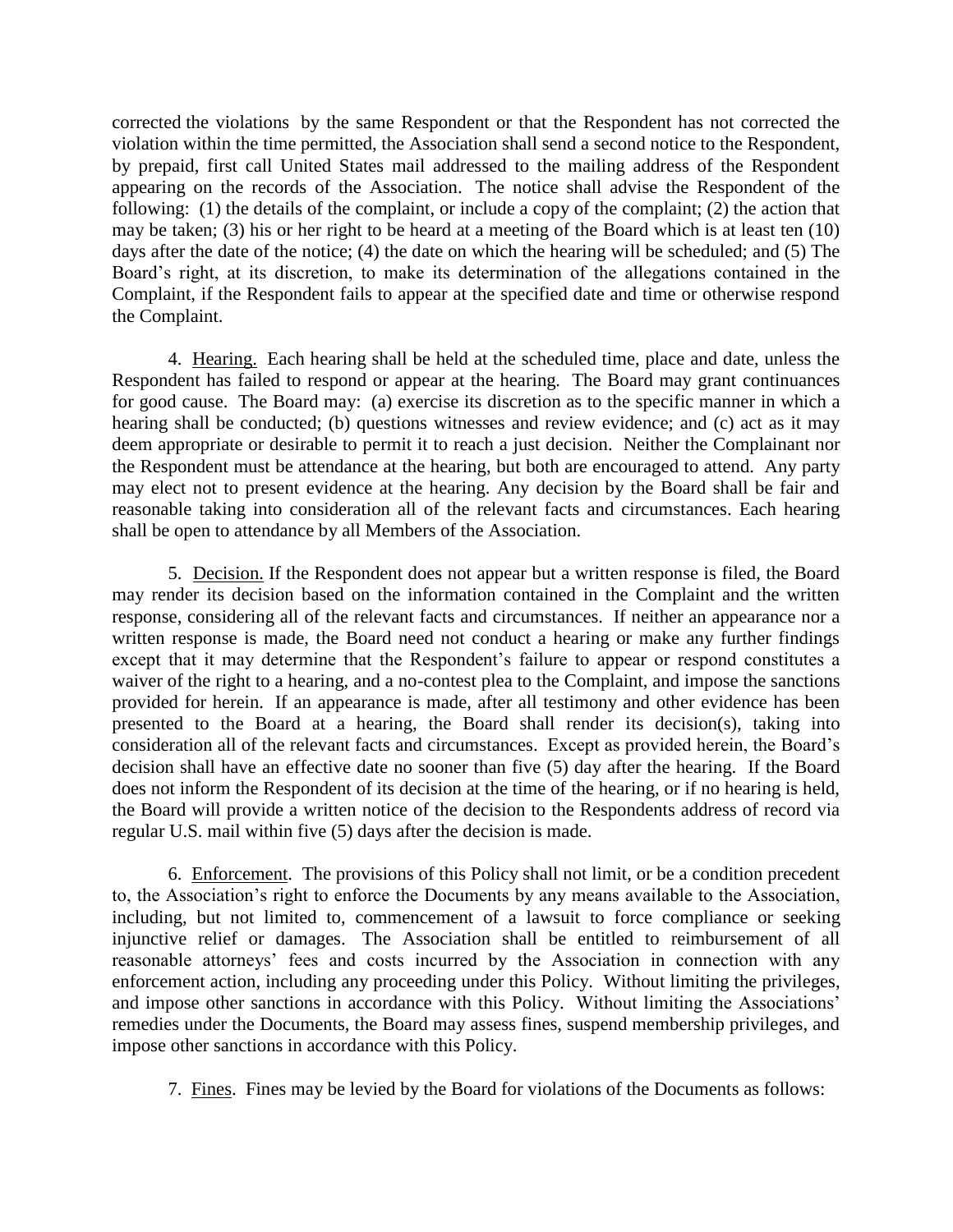## Number of Violations in 12 Month PeriodFine Amount

| <b>First Violation</b> | \$50.00  |
|------------------------|----------|
| Second Violation       | \$100.00 |
| Third Violation        | \$250.00 |

8. Habitual Offenders and Continuing Violations. A Member who accumulates more than 3 violations within a 12 month period may be deemed to be a habitual offender. For habitual offenders, continuing violations, or violations which have an indefinite commencement or termination date, the Board may impose such additional fines as are deemed reasonable by the Board without regard to the schedule set forth above.

9. Willful and Wanton Violations. In the event of a determination by the Board of a willful, wanton or flagrant disregard for the provisions of the Documents, or based on the severity of the violation, the Board may impose such additional fines as are deemed reasonable by the Board without regard to the schedule set forth above.

10. Responsibility for Actions of Tenant or Guest. Members shall at all times be responsible for the actions of their tenants and guests. In the event that a Member's tenant or guest violates the Documents and a fine is imposed, the fine shall be assessed against that Member.

11. Violations or Offenses that Constitute a Present Danger. If, in its sole discretion, the Board deems that any alleged violation is or may be an immediate or substantial threat to the healthy, safety or welfare of the community or an individual, the Board may take the appropriate action necessary to abate the threat to health, safety or welfare of the community or individual.

12. Miscellaneous.

12.1 Failure by the Association to enforce any provision of this Policy shall in no event be deemed to be a waiver of the right to do so thereafter.

12.2 Fines imposed pursuant to this Policy shall become an assessment imposed against the record Owner's property and enforceable as provided in the Declaration.

12.3 The provisions of this Policy shall be independent and severable. The invalidity of any one or more of the provisions hereof by judgment or court order or decree shall in no way affect the validity or enforceability of any of the other provisions, which other provisions shall remain in full force and effect.

12.4 The provisions of this Policy shall replace and supersede any other rules or regulations of the Association addressing the enforcement of the Association's Documents.